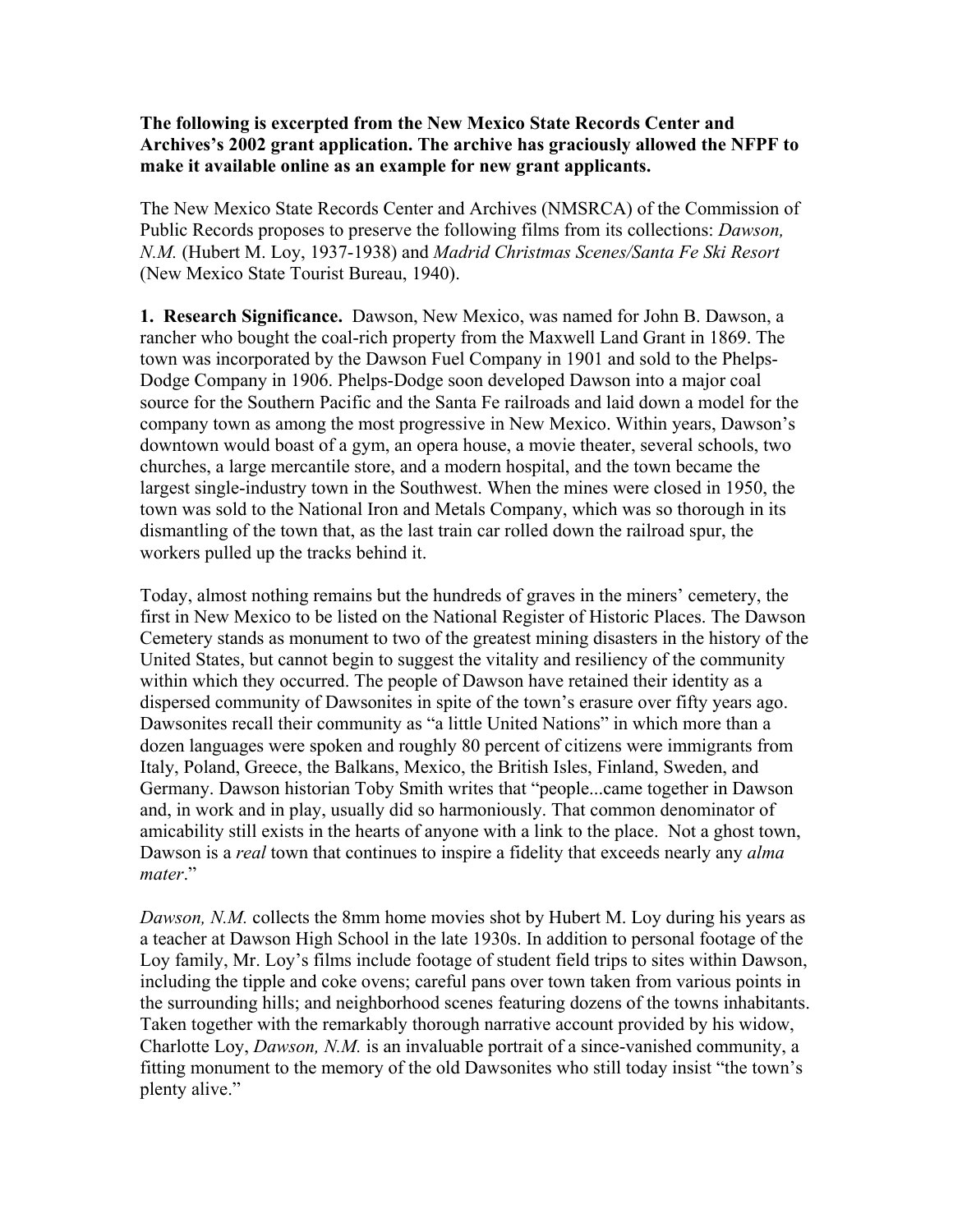Mr. Loy's film is also of note for the scenes of nearby Taos which make up the last of its six camera rolls. These include footage of Mr. Loy's students skiing clumsily down a mountainside patch of snow; Taos street and plaza scenes busy with horse carts and autos; and an appearance by Mr. and Mrs. J. Paul Getty, with whom the Loys enjoyed a New Mexico chile lunch.

In *Madrid Christmas Scenes/Santa Fe Ski Resort*, the New Mexico Tourist Bureau provides a glimpse of another company town which became known during the 1930s for its elaborate Christmas displays, perhaps more so than for its substantial coal production. As many as 100,000 visitors a year were drawn to see the "Christmas City of the Southwest." Sponsored by the Albuquerque and Cerrillos Coal Company and by the contributions of the miners' Employees Club, Madrid Christmas was a truly spectacular event. Historian Richard Melzer calculates that "each year, as many as 50,000 lights, 20 miles of wire, two railroad cars of lumber, 75 gallons of paint, 6,000 square yards of canvas and 500,000 kilowatt-hours of electrical power" were consumed. Trans-World Airlines re-routed its evening flights to pass over the Madrid displays to the delight of their passengers. The decorations, many produced by Rio Grande Painter Paul Lantz, featured traditional Christmas scenes as well as characters such as Humpty Dumpty, Little Red Riding Hood, Cinderella and others, some equipped with elaborate mechanical parts and audio features.

Following the 1941 attack on Pearl Harbor, the lights of Madrid were extinguished. The location of the decorations today is not certain, but by one account, these were destroyed in a warehouse fire in Gallup, N.M., shortly after their purchase from Madrid by the Gallup Chamber of Commerce in the mid-1940s. While the decorations have been welldocumented by countless still photographers in black-and-white, this unedited roll of Kodachrome footage from 1940 is believed to be the only color photographic record of the Madrid festivities. This footage is followed on the roll by a brief shot of racing skiers crossing the finish line at Hyde Park, Santa Fe's first ski area, and among the first in the state.

**2. Physical Film Description.** The source material for the preservation of *Dawson, N.M.*  is two reels of acetate, standard 8mm, silent, black-and-white reversal original. These reels were assembled by Mr. Loy from six original camera rolls. Reel one measures 155 ft., reel two 94 ft. The film was acquired in 1991 by gift of Dr. William G. Loy, son of Hubert and Charlotte Loy.

The source material for the preservation of *Madrid Christmas Scenes/Santa Fe Ski Resort*  is a 100 ft., acetate, 16mm, silent, Kodachrome color reversal original. The film was acquired in 1971 through a transfer from the New Mexico Department of Development. Both of these films are held by NMSRCA without any restrictions placed by the donors upon their use. It is the intent of the Archives to make these films available to on-site researchers and to audiences at both on- and off-site public screenings at which no admission is charged.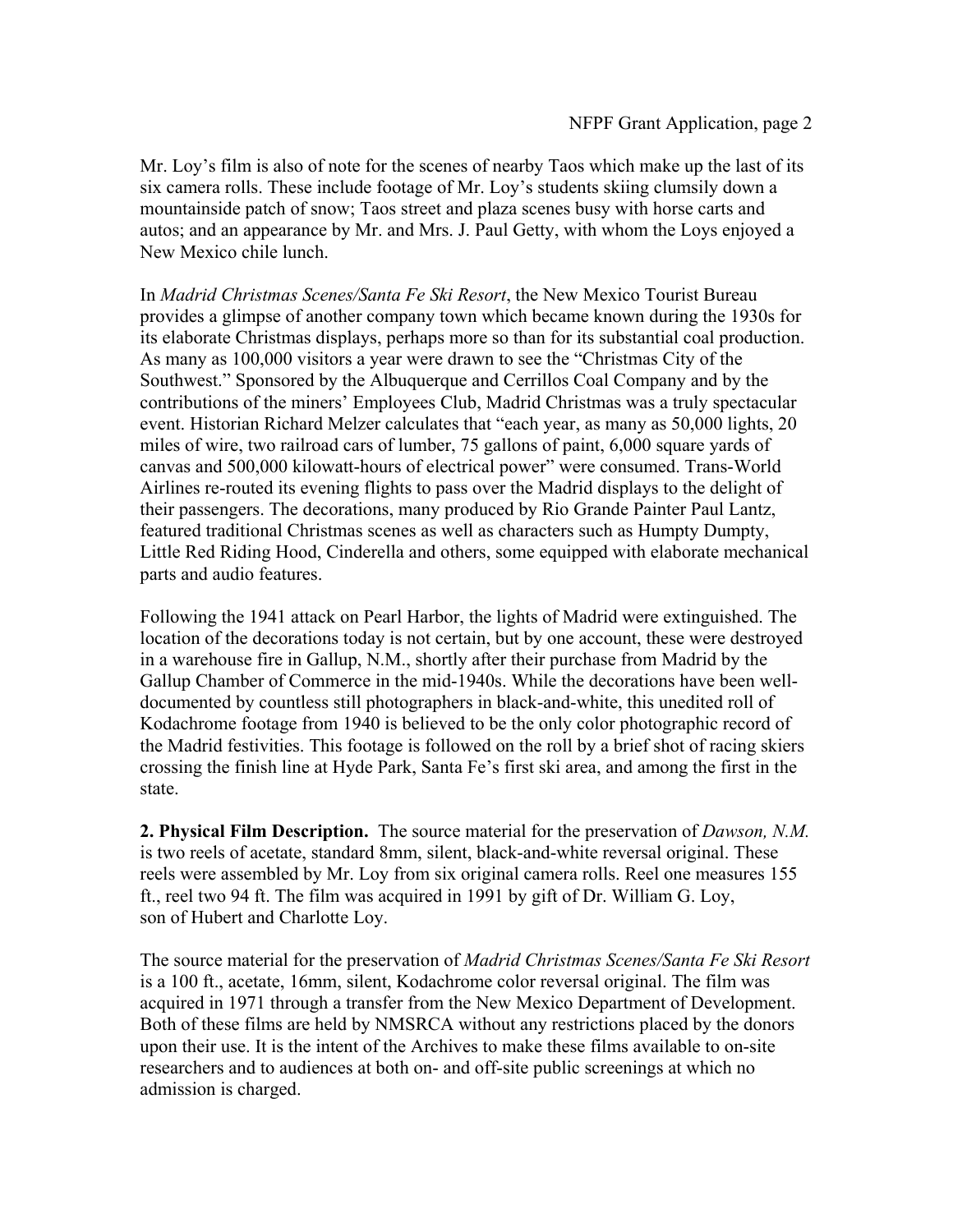**3. Uniqueness of NMSRCA Film Copies.** The source for the preservation work proposed for both of these films will be the camera original reversal positives. In both cases, the original has been determined to be the best source material available. The only other materials known to exist for *Dawson, N.M.* are a 3/4" video master and several VHS viewing copies produced by William Loy prior to his donation of the film to NMSRCA. No other material is known to exist for *Madrid Christmas Scenes/Santa Fe Ski Resort*. Neither of these titles is available in rental or video copies through commercial distribution or video channels.

Four other regional repositories were contacted to confirm that this preservation effort would not duplicate previous efforts: the Center for Southwest Research at the University of New Mexico in Albuquerque; the Rio Grande Historical Collections at New Mexico State University in Las Cruces; the Fray Angélico Chàvez History Library at the Palace of the Governors in Santa Fe; and the Old Coal Mine Museum in Madrid. These four confirmed that they had not themselves conducted any prior preservation work on these titles and knew of no other institution that had.

## **4. Description of Preservation Work and Cost Estimate**

a*. Dawson, N.M.*: from the 8mm silent, black-and-white, reversal originals, NMSRCA proposes to produce a wet-gate, 16mm blow-up optical duplicate negative; from this negative, to produce a 16mm one-light check print; and from this print, to transfer to DigiBeta and Betacam SP.

b. *Madrid Christmas Scene/Santa Fe Ski Resort*: from the 16mm silent, Kodachrome color reversal original, to produce a wet-gate, 16mm contact internegative; from this negative, to produce a 16mm color answer print; and from this print, to transfer to DigiBeta and Betacam SP.

This work was discussed with the film technician at Laboratory X and the film technician at Laboratory Y. Laboratory X has provided a cost estimate of \$\_\_\_\_\_\_ for the film work and Laboratory Y has provided a cost estimate of \$ \_\_\_\_\_ for the video transfer. The combined cost for all proposed laboratory preservation work is \$\_\_\_\_\_\_. For more detailed information regarding these cost estimates, please refer to the attached statements from Laboratory X and Laboratory Y.

**5. Storage.** Construction of the New Mexico State Library, Archives and Records Center facility was completed in 1998. Environmental controls for the Archives vault include air and particle filtration, temperature and humidity controls, water detection, dry-pipe fire suppression with "smart heads," and security cameras. Temperature and humidity are monitored twenty-four hours a day, seven days a week, through three hygrothermographs positioned throughout the vault. The vault temperature is maintained at  $62^{\circ}F (+/-5^{\circ}F)$ and relative humidity at  $37\%$  ( $+/-3\%$ ). An upright freezer is available for the storage of negatives.